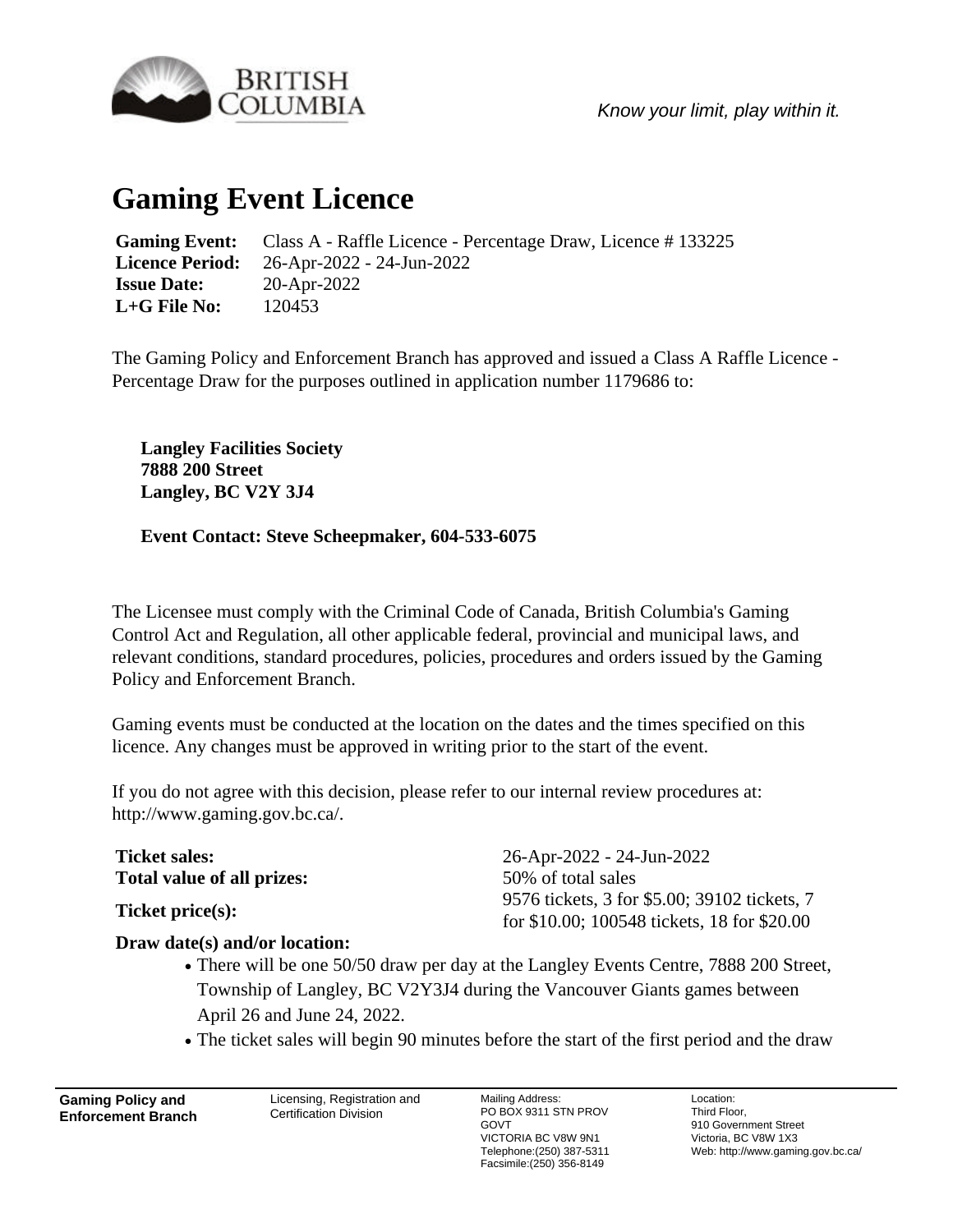

will occur during the first break in game play after the beginning of the third period.

This licence is subject to the following conditions:

**It is mandatory that all licensees complete a Gaming Event Revenue Report within 90** ● **days after an event has occurred and the license period expires, as outlined in Section 20.1 of the Licensed Charitable Gaming Rules.**

All Gaming Event Revenue Reports must be submitted online using the Gaming Online Service at: https://www.gaming.gov.bc.ca/licensing/reportListSearch.do

A step-by-step Gaming Event Revenue Report Online Submission Guide is available on our website at https://www2.gov.bc.ca/assets/gov/sports-recreation-arts-andculture/gambling/licences/e-gerr-guide.pdf

- This licence has been issued with the understanding that your organization will comply with Section 17.4 of the Licensed Charitable Gaming Rules.
- Details of advertised prizes must be consistent with the prizes approved on the licence. Prize descriptions should provide enough detail for the winner to make an informed decision.
- Percentage based prizes must be calculated from the actual gross revenue generated through the ticket sales of each draw and distributed to winners as set out on this licence.
- This gaming event licence has been issued with the understanding that all advertising and marketing must comply with Section 17 of the Licensed Charitable Gaming Rules. Licensees must meet all advertising and marketing standards, which include ensuring promotional materials do not use minors to promote gambling, except as permitted in advertising using minors, are not directed primarily to minors, factually report the chances or odds of winning and include the gaming event licence number (e.g. BC Gaming Event Licence #123456).
- The licensee has approval to use Raffle Sales Units (RSU) and Electronic Ticket Draw (RNG) systems using services provided by AscendFS Canada Ltd.
- Licensees utilizing the approved use of electronic ticket distribution must ensure that all tickets distributed include the information required as outlined in Section 12.1 of the Licensed Charitable Gaming Rules.
- This licence is approved with the understanding that events will be conducted and managed in compliance with Section 12 of the Licensed Charitable Gaming Rules.